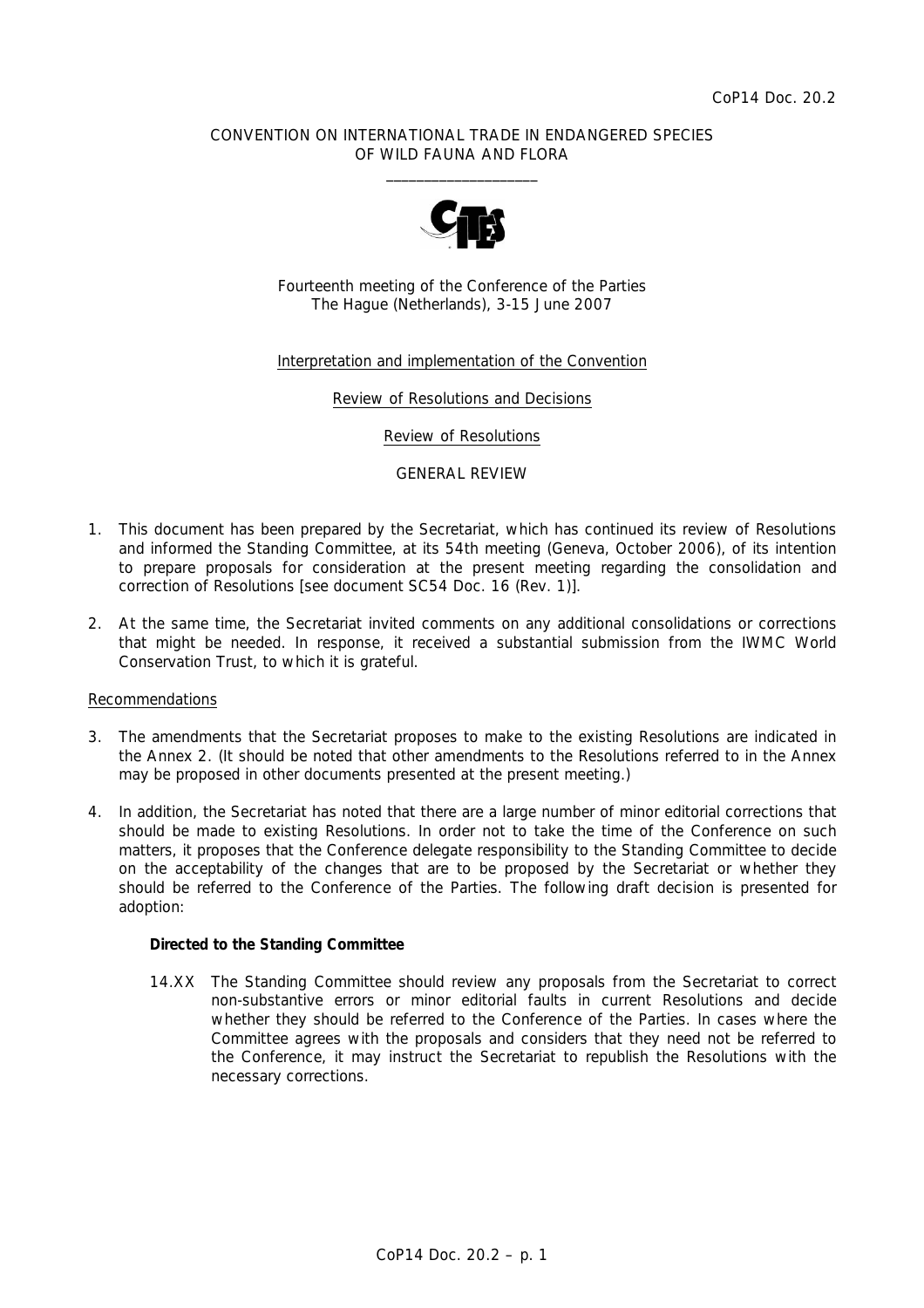# PROPOSED AMENDMENTS TO AND CONSOLIDATIONS OF RESOLUTIONS

# **Conf. 1.3 Deletion of species from Appendix II or III in certain circumstances**

*Proposal 1:* Transfer of paragraph a) to Resolution Conf. 9.24 (Rev. CoP13) on Criteria for amendment of Appendices I and II, and clarification of the text in that Resolution in order to eliminate an apparent conflict, as follows:

|    | Existing text of<br>Conf. 1.3                               |    | Conf. 9.24 (Rev. CoP13), under second RESOLVES                                                                                                       |                                                                                                               |                                                                                                                                                                                                |  |
|----|-------------------------------------------------------------|----|------------------------------------------------------------------------------------------------------------------------------------------------------|---------------------------------------------------------------------------------------------------------------|------------------------------------------------------------------------------------------------------------------------------------------------------------------------------------------------|--|
|    |                                                             |    | Existing text of para. d)                                                                                                                            |                                                                                                               | Proposed new text to replace para. d)<br>(subsequent paras. to be re-lettered)                                                                                                                 |  |
| a) | no species can be<br>included in more<br>than one Appendix; | d) | species should be included in<br>more than one Appendix at<br>the same time, and higher                                                              | d)                                                                                                            | no single species may be included<br>in more than one Appendix at the<br>same time;                                                                                                            |  |
|    |                                                             |    | taxa should be included in the<br>Appendices, only if the<br>species or higher taxa<br>concerned satisfy the relevant<br>criteria listed in Annex 3; | e)                                                                                                            | however subspecies, populations<br>or other subcategories of a species<br>may be included in different<br>Appendices at the same time in<br>accordance the relevant criteria in<br>Annex $3$ ; |  |
|    |                                                             |    | f)                                                                                                                                                   | higher taxa should be included in<br>the Appendices only if they satisfy<br>the relevant criteria in Annex 3; |                                                                                                                                                                                                |  |

*Proposal 2:* Deletion of paragraph b); the reference to Appendix II is redundant in view of paragraph a) [to be transferred to Resolution Conf. 9.24 (Rev. CoP13)]; the reference to Appendix III should be transferred to Resolution Conf. 9.25 (Rev.) on Inclusion of species in Appendix III, as follows:

| Existing text of Conf. 1.3                                                                                                                                                                                                                                                                                                                                                      | Proposed new text to be included in<br>Conf. 9.25 (Rev.)                                                                                                         |
|---------------------------------------------------------------------------------------------------------------------------------------------------------------------------------------------------------------------------------------------------------------------------------------------------------------------------------------------------------------------------------|------------------------------------------------------------------------------------------------------------------------------------------------------------------|
| where a species is added to Appendix I the Secretariat is<br>b)<br>authorized, where appropriate, to delete that species from<br>Appendix II and after reference to the interested Party from<br>Appendix III. If a species is added to Appendix II, that the<br>Secretariat is similarly authorized after reference to the<br>interested Party to delete it from Appendix III. | RESOLVES that when any species<br>already included in Appendix III is<br>subsequently included in Appendix I<br>or II, it shall be deleted from<br>Appendix III. |
| For the purpose of this Resolution the term 'species' is<br>subject to the qualifications set out in paragraph 4 of the<br>interpretation of Appendix I and paragraph 4 of the<br>interpretation of Appendix II.                                                                                                                                                                |                                                                                                                                                                  |

NB: If these proposals are adopted, appropriate text will be included in Resolution Conf. 9.24 (Rev. CoP14) and Resolution Conf. 9.25 (Rev. CoP14) to indicate the parts of Conf. 1.3 that are thereby repealed.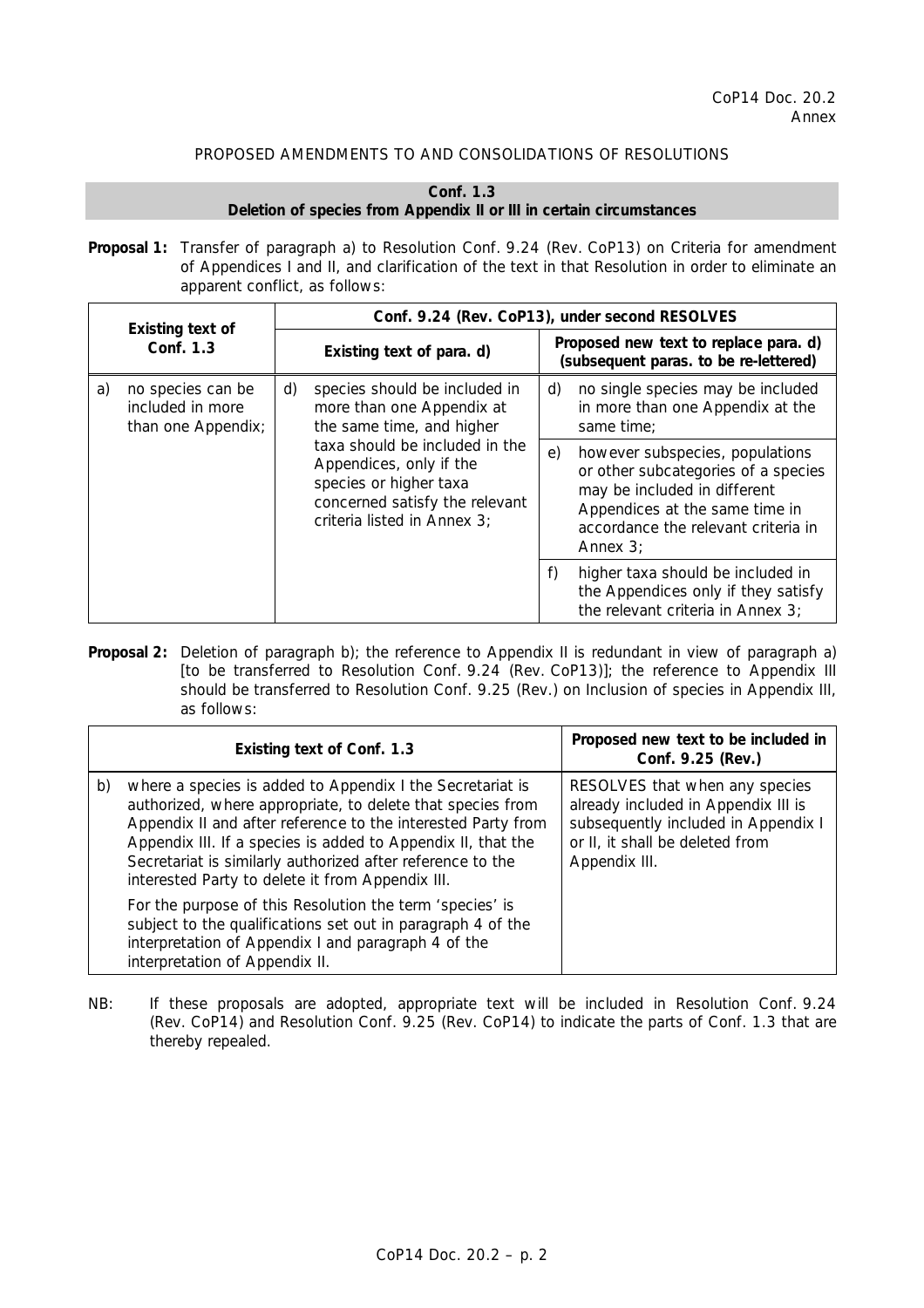## **Conf. 1.5 (Rev. CoP12) Interpretation and implementation of certain provisions of the Convention**

*Proposal:* Consolidation of the operative part into Resolution Conf. 9.25 (Rev.) on Inclusion of species in Appendix III, as indicated below:

| Text of Conf. 1.5 (Rev. CoP12)                                                                                                                                                           | Proposed amendments to Conf. 9.25 (Rev.)                                                    |                                                                                                                                                                                    |  |
|------------------------------------------------------------------------------------------------------------------------------------------------------------------------------------------|---------------------------------------------------------------------------------------------|------------------------------------------------------------------------------------------------------------------------------------------------------------------------------------|--|
| RECOMMENDS that, if a country<br>makes a reservation on any<br>species listed in Appendix I or II,<br>that country should not propose<br>that this species be listed in<br>Appendix III. | Inclusion as the<br>first para. of the<br>operative part.                                   | RECOMMENDS that, if a Party has made a<br>reservation with regard to any species included<br>in Appendix I or II, it not request that this<br>species be included in Appendix III; |  |
|                                                                                                                                                                                          | Inclusion as new<br>para. b) under<br>REPEALS and<br>following paras.<br>to be re-lettered. | Resolution Conf. 1.5 (Rev. CoP12) -<br>b)<br>Interpretation and implementation of<br>certain provisions of the Convention;                                                         |  |

**Conf. 8.4 National laws for implementation of the Convention** 

*Proposal:* Deletion of the reference to reporting at the ninth meeting of the Conference of the Parties, in paragraph c), so that the text under DIRECTS reads as follows:

DIRECTS the Secretariat, within available resources:

- a) to identify those Parties whose domestic measures do not provide them with the authority to:
	- i) designate at least one Management Authority and one Scientific Authority;
	- ii) prohibit trade in specimens in violation of the Convention;
	- iii) penalize such trade; or
	- iv) confiscate specimens illegally traded or possessed;
- b) to seek from each Party so identified information indicating the procedures, action and time frames that are needed in order to establish the measures necessary to properly enforce the provisions of the Convention; and
- c) to report its findings, recommendations or progress to the Standing Committee and at the ninth meeting of the Conference of the Parties;

### **Conf. 9.5 (Rev. CoP13) Trade with States not party to the Convention**

**Proposal:** Inclusion of 'enforcement authorities' in the penultimate paragraph as follows:

| Existing text with proposed amendments<br>Clean version with amendments incorporated |                                                      |
|--------------------------------------------------------------------------------------|------------------------------------------------------|
| INSTRUCTS the Secretariat to include in its                                          | INSTRUCTS the Secretariat to include in its          |
| Directory details of the designated competent                                        | Directory details of the designated competent        |
| authorities, and scientific institutions and                                         | authorities, scientific institutions and enforcement |
| enforcement authorities of non-party States that                                     | authorities of non-party States that were            |
| were communicated by these States less than                                          | communicated by these States less than two           |
| two years previously; and                                                            | years previously; and                                |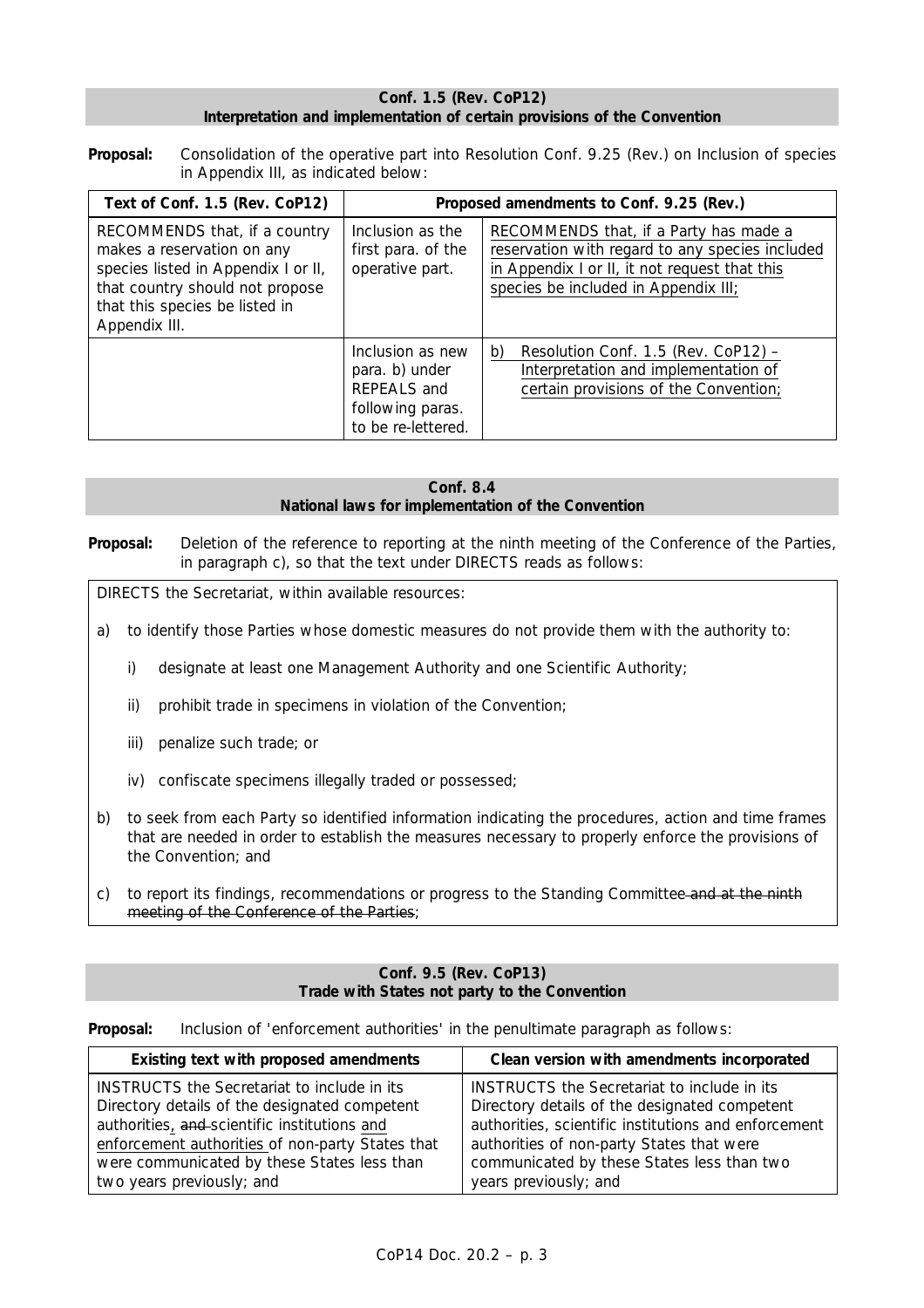## **Conf. 9.10 (Rev. CoP13) Disposal of illegally traded, confiscated and accumulated specimens**

**Proposal:** Correction of two apparent errors, in the section 'Regarding the disposal of illegally traded, confiscated and accumulated dead specimens of Appendix-I species', as shown below; the first, in paragraph f) is because of a non-adapted repetition of the last part of paragraph i); the second, in paragraph g) is because of a non-adapted repetition of paragraph j).

# **Existing text with proposed amendments**

- f) Parties make legislative provision to require the guilty importer and/or the carrier to meet the costs of confiscation, custody and storage or destruction of the specimens, or including returning specimens to the country of origin or re-export (as appropriate), where the Scientific Authority of the confiscating State deems it in the interest of the specimens to do so, and the country of origin or re-export so wishes; and
- g) where such legislation does not exist and the country of origin or re-export wishes the live specimens to be returned, financial assistance be sought to facilitate the return;

### **Conf. 9.24 (Rev. CoP13) Criteria for amendment of Appendices I and II**

*Proposal 1:* Transfer to this Resolution of the first operative paragraph from Resolution Conf. 10.17 (Rev.) on Animal hybrids. This would form a new paragraph in Resolution Conf. 9.24 (Rev. CoP13), under the second RESOLVES, following paragraph d); subsequent paragraphs to be re-lettered.

**Existing text of Resolution Conf. 10.17 (Rev.) under DECIDES that, para. a)** 

hybrids may be specifically included in the Appendices but only if they form distinct and stable populations in the wild;

*Proposal 2:* Correction of an error in Annex 6 (Format for proposals to amend the Appendices), section A, second indent, second sub-indent, where 'Annex 2a' should read 'Annex 2b', and standardization of the reference to a criterion, as follows:

# **Existing text with proposed amendments**

for other reasons (such as those referred to in Annex 2 ba, criterion paragraph B and/or Annex 3 to this Resolution).

# **Conf. 10.4 Cooperation and synergy with the Convention on Biological Diversity**

*Proposal:* Deletion of the paragraph under INVITES, as this refers to things to be done at meetings that have since taken place.

# **Text to be deleted**

INVITES the Conference of the Parties to the Convention on Biological Diversity, at its fourth meeting, to consider further modalities for enhancing cooperation and synergy between the two Conventions, to be considered at the 11th meeting of the Conference of the Parties to CITES;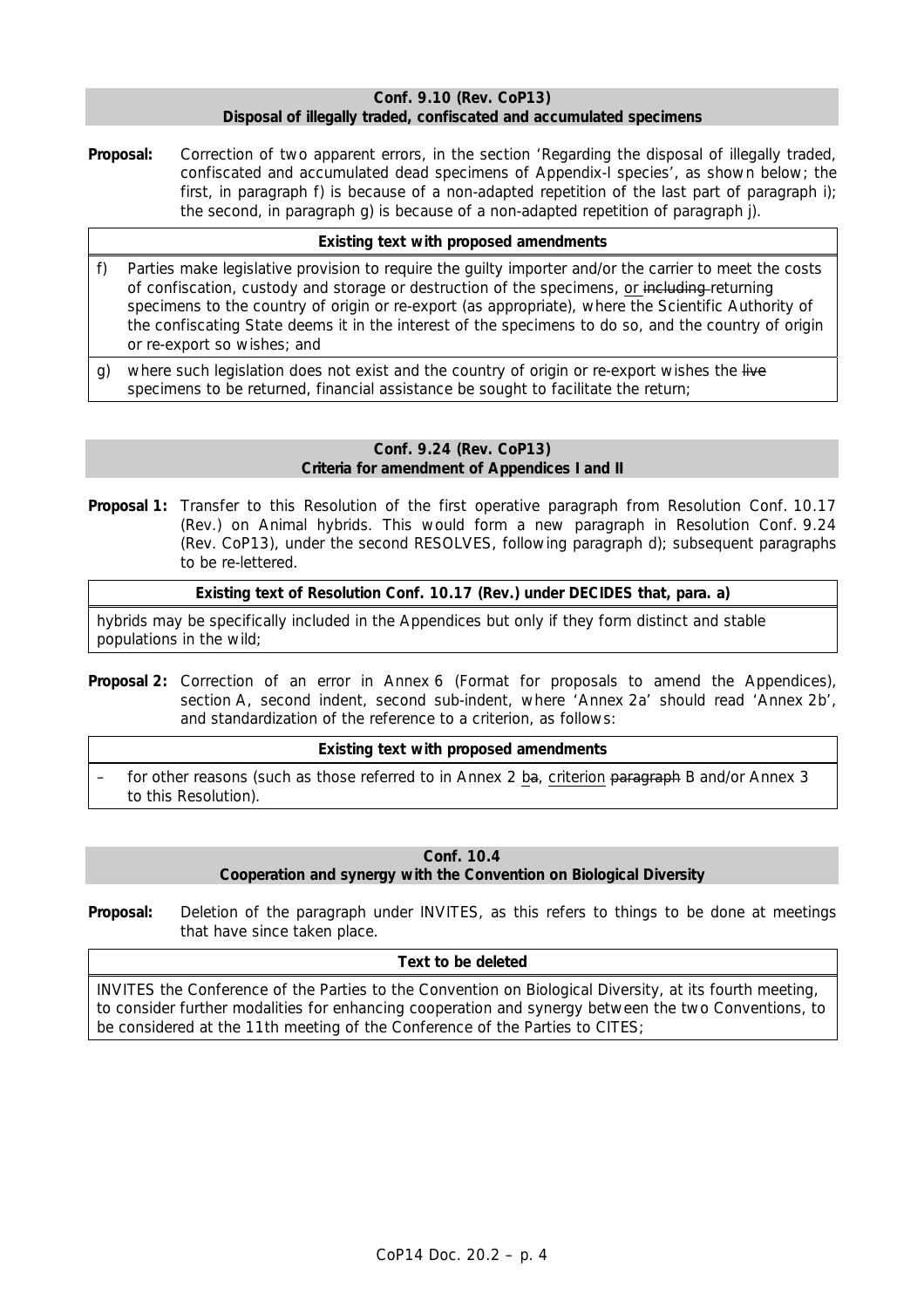## **Conf. 10.8 (Rev. CoP12) Conservation of and trade in bears**

*Proposal:* Amendment of the introductory text under URGES to update or delete the reference to action to be taken at the 13th meeting of the Conference of the Parties, since this has passed. An updated text could be as follows:

| Existing text with proposed amendments                                                                                                                                                                                                                              | Clean version with amendments incorporated                                                                                                                           |
|---------------------------------------------------------------------------------------------------------------------------------------------------------------------------------------------------------------------------------------------------------------------|----------------------------------------------------------------------------------------------------------------------------------------------------------------------|
| URGES all Parties, particularly bear range and<br>consumering countries, to continue to take<br>immediate-action in order-to demonstrably-reduce<br>the illegal trade in bear parts and derivatives by<br>the 13th meeting of the Conference of the<br>Parties, by: | URGES all Parties, particularly bear range and<br>consumer countries, to continue to take action to<br>reduce the illegal trade in bear parts and<br>derivatives by: |

## **Conf. 10.10 (Rev. CoP12) Trade in elephant specimens**

In the section under 'Regarding monitoring of illegal hunting of and trade in elephant specimens', paragraph d) indicates that the technical advisory group (TAG) will provide technical oversight to MIKE and ETIS. This is reflected in Annex 2 in relation to MIKE but not in Annex 1 in relation to ETIS.

*Proposal:* Amendment of Annexes 1 and 2 as indicated below.

# **Proposed amendments to Annex 1**

# *4. Data collection and compilation*

 ETIS will be managed and coordinated by TRAFFIC in consultation with the MIKE and ETIS Technical Advisory Group (TAG).

 All Parties should provide information on seizures and confiscations of ivory or other elephant specimens on the prescribed form to the Secretariat within 90 days of their occurrence. In addition, law enforcement agencies in States not-party are also requested to provide such information.

 TRAFFIC will assist the relevant Parties with the collection of data, ensure data quality and consistency, and provide training in data collection and information management techniques to designated officials around the world as appropriate.

# *5. Data analysis and interpretation*

 The analysis and interpretation of data will be coordinated by TRAFFIC in association with the CITES Secretariat and institutions involved with monitoring the illegal hunting of elephants (see Annex 2) and in consultation with TAG. The Secretariat will establish a technical advisory group to support the development and implementation of ETIS.

# **Proposed amendment to Annex 2**

# *2. Scope and methodology*

 The monitoring system will include elephant range States in both Africa and Asia and trade entrepots.

 It will be based on a standardized methodology for the reporting of illegal hunting by CITES Management Authorities in range States and for monitoring in specific sites or areas. Relevant databases and standard reporting protocols will be established by the CITES Secretariat in consultation with the range States and the MIKE and ETIS Technical Advisory Group (TAG).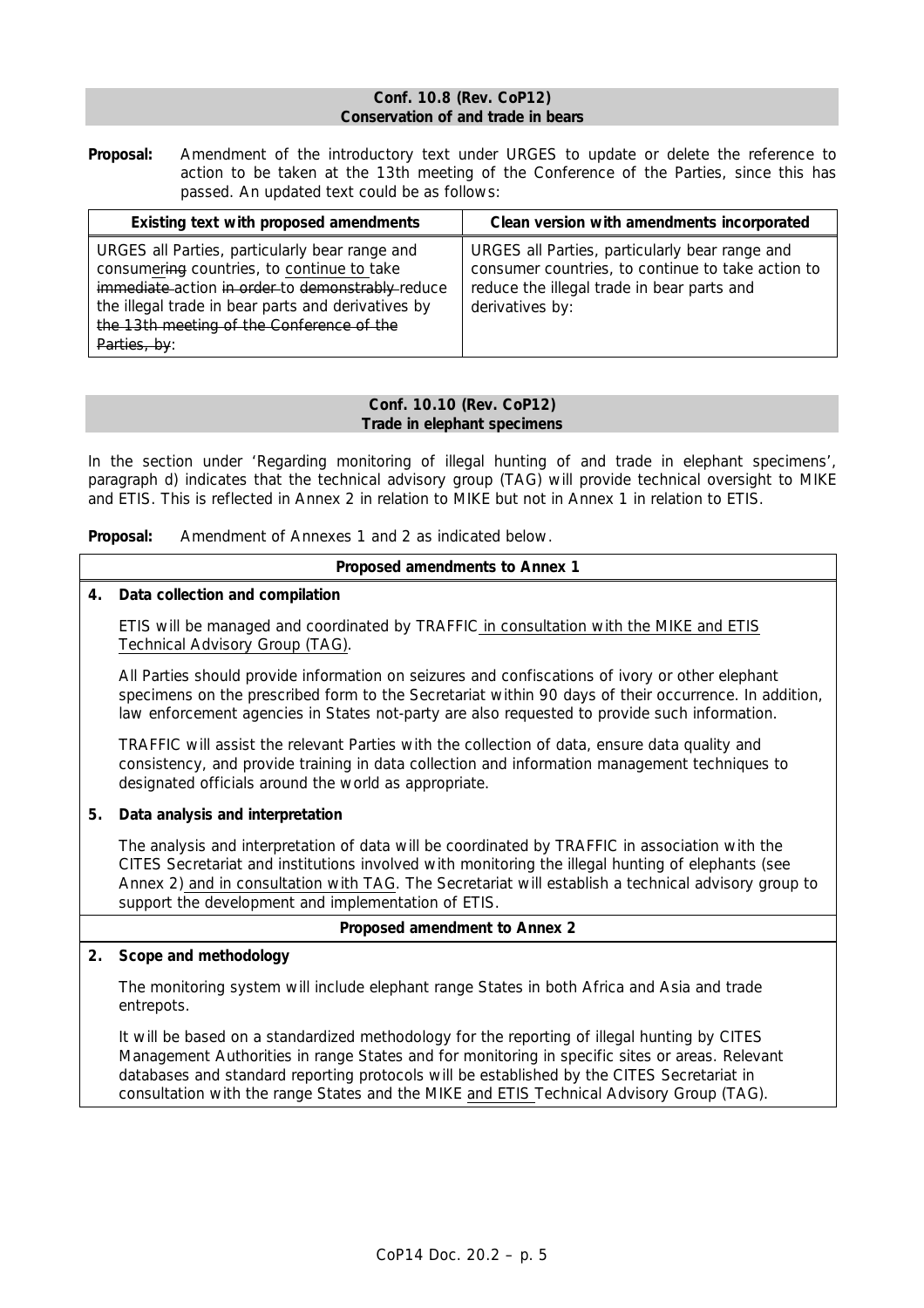# **Conf. 10.16 (Rev.) Specimens of animal species bred in captivity**

**and** 

## **Conf. 12.10 (Rev. CoP13) Guidelines for a procedure to register and monitor operations that breed Appendix-I animal species for commercial purposes**

The Secretariat has previously stated its belief that the fourth paragraph of the preamble of Conf. 10.16 (Rev.) is in contradiction with paragraph b) under DETERMINES of Conf. 12.10 (Rev. CoP13).

| Conf. 10.16 (Rev.)          | NOTING that, in accordance with Article VII, paragraph 5, the import of<br>specimens of Appendix-I species bred in captivity not for commercial purposes<br>that are covered by a certificate of captive breeding does not require the<br>issuance of an import permit and may therefore be authorized whether or not the<br>purpose is commercial;                                                                       |
|-----------------------------|---------------------------------------------------------------------------------------------------------------------------------------------------------------------------------------------------------------------------------------------------------------------------------------------------------------------------------------------------------------------------------------------------------------------------|
| Conf. 12.10<br>(Rev. CoP13) | for Appendix-I species, Article VII, paragraph 5, shall be interpreted as referring<br>to a specimen of an animal bred for non-commercial purposes where each<br>donation, exchange or loan is not for profit and is conducted between two<br>operations involved in a cooperative conservation programme that provides for<br>the participation and/or support of one or more range States for the species<br>concerned; |

Action required: If the Conference of the Parties is in agreement with the Secretariat, the guidance of the Conference is required regarding how it wishes to correct the contradiction.

# **Conf. 11.1 (Rev. CoP13) Establishment of committees**

*Proposal 1:* The amendments below are proposed for clarification. In the first paragraph, if the reference to alternates is added in the first sentence, the rest of the paragraph is redundant.

|           | Existing text of section 'Regarding regional<br>representation in the Standing Committee',<br>subsection B, with proposed amendments                                                                                                                                                                                                                                                       |          | Clean version with amendments incorporated                                                                                                                                                                                                                                                                                                               |  |
|-----------|--------------------------------------------------------------------------------------------------------------------------------------------------------------------------------------------------------------------------------------------------------------------------------------------------------------------------------------------------------------------------------------------|----------|----------------------------------------------------------------------------------------------------------------------------------------------------------------------------------------------------------------------------------------------------------------------------------------------------------------------------------------------------------|--|
| <u>a)</u> | The terms of office of the regional members<br>and their alternates shall commence at the<br>close of the regular meeting at which they are<br>elected and shall expire at the close of the<br>second regular meeting thereafter; The<br>Resolution does not refer to alternate<br>members but it may be assumed that the<br>same rule applies. It is followed in the<br>paragraphs below: | a)<br>b) | The terms of office of the regional members<br>and their alternates shall commence at the<br>close of the regular meeting at which they are<br>elected and shall expire at the close of the<br>second regular meeting thereafter;<br>For regions with one member and one<br>alternate member, the selection should occur<br>at every second meeting; and |  |
|           | ab) Ffor regions with one member and one<br>alternate member, the selection should occur<br>at every second meeting-may be conducted<br>as it has been so far, taking into account<br>however the recommendation made in<br>$\frac{p \cdot p}{p \cdot q}$ paragraph A a) i); and                                                                                                           | C)       | For regions with more than one member and<br>one alternate member, to guarantee some<br>continuity, not all members and alternate<br>members should be changed at the same<br>meeting;                                                                                                                                                                   |  |
|           | bc) Ffor regions with more than one member and<br>one alternate member, to guarantee some<br>continuity, not all members and alternate<br>members should be changed at the same<br>meeting;                                                                                                                                                                                                |          |                                                                                                                                                                                                                                                                                                                                                          |  |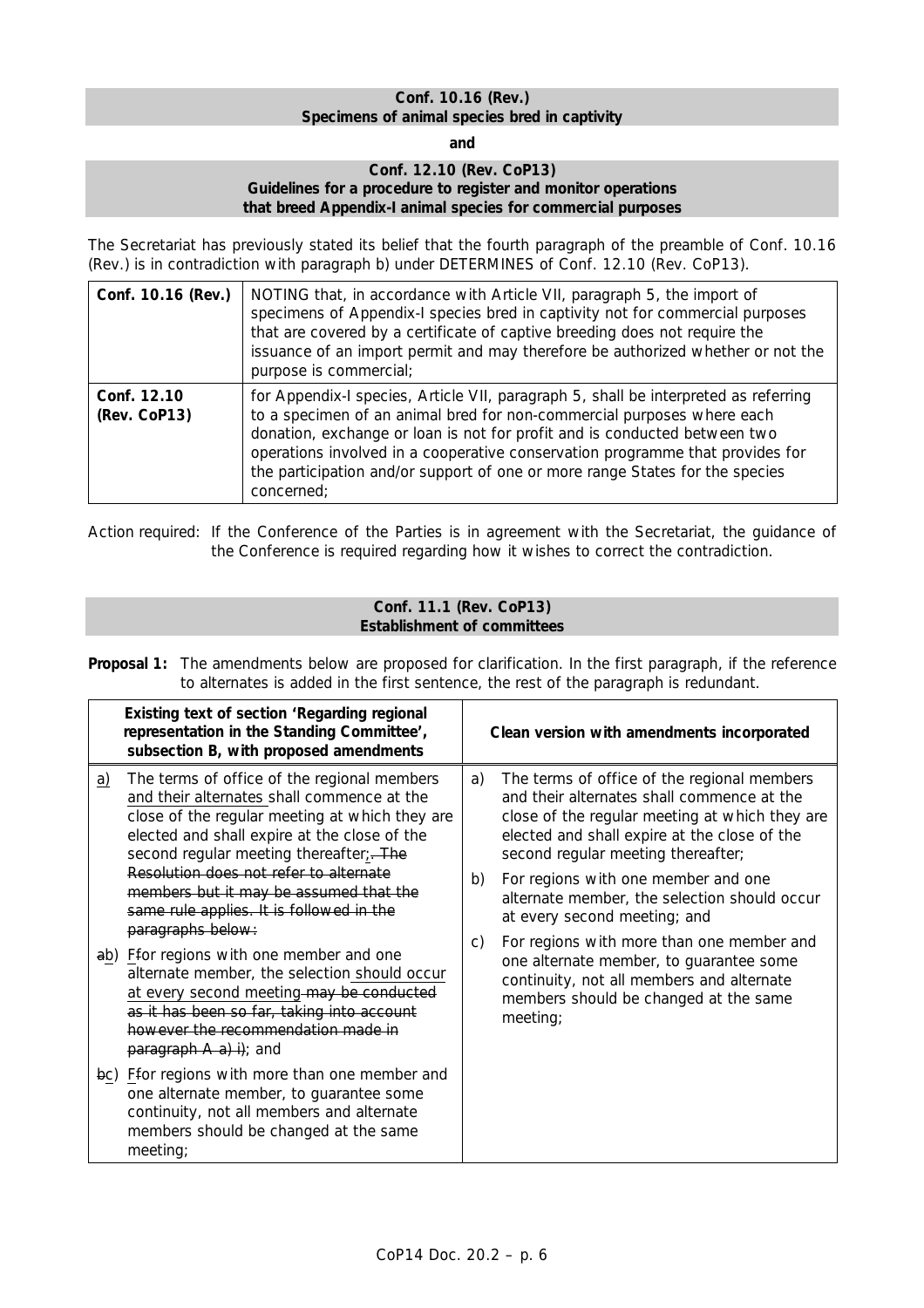*Proposal 2:* As the text regarding representation in the Animals and Plants Committees is now in the same Resolution as that regarding the Standing Committee, the Resolution can be simplified by the following amendment.

| Section 'Regarding regional representation in the<br>Animals and Plants Committees', subsection B,<br>paragraph a), to be replaced |     |                                                                                                                                                                                                                                    |    | Proposed alternative text                                                               |
|------------------------------------------------------------------------------------------------------------------------------------|-----|------------------------------------------------------------------------------------------------------------------------------------------------------------------------------------------------------------------------------------|----|-----------------------------------------------------------------------------------------|
| a)                                                                                                                                 |     | If the same procedure as that for the<br>Standing Committee is applied, the present<br>members and alternate members should be<br>replaced as follows:                                                                             | a) | The procedure should be the same as that<br>described above for the Standing Committee. |
|                                                                                                                                    | i)  | for regions with one member and one<br>alternate member, the selection should be<br>conducted as it has been for the Standing<br>Committee, taking into account however<br>that a rotation in the selection is<br>recommended: and |    |                                                                                         |
|                                                                                                                                    | ii) | for regions with two members and two<br>alternate members, to guarantee some<br>continuity, the two members should not<br>be changed at the same meeting;                                                                          |    |                                                                                         |

*Proposal 3:* Resolution Conf. 13.1 on Financing and budgeting of the Secretariat and of meetings of the Conference of the Parties indicates that there shall be no more than two regular meetings of the Standing Committee and no more than two meetings of the Animals and Plants Committees between meetings of the Conference, and that the Trust Fund should not be used to cover the travel costs of the representatives of developed countries. If the new Resolution at CoP14 on the same subject says the same thing, there is a need to correct Resolution Conf. 11.1 (Rev. CoP13), as indicated below:

| Existing text showing proposed amendments                                                                                                                                                                                                                                                                                                                                                                                                        | Clean version with amendments incorporated                                                                                                                                                                                                                                                                                                                                                                      |
|--------------------------------------------------------------------------------------------------------------------------------------------------------------------------------------------------------------------------------------------------------------------------------------------------------------------------------------------------------------------------------------------------------------------------------------------------|-----------------------------------------------------------------------------------------------------------------------------------------------------------------------------------------------------------------------------------------------------------------------------------------------------------------------------------------------------------------------------------------------------------------|
| Annex 1, paragraph c) under DETERMINES                                                                                                                                                                                                                                                                                                                                                                                                           |                                                                                                                                                                                                                                                                                                                                                                                                                 |
| the following principles for the payment of<br>C)<br>travel expenses to members of the Standing<br>Committee:                                                                                                                                                                                                                                                                                                                                    | no change                                                                                                                                                                                                                                                                                                                                                                                                       |
| the Secretariat shall make provisions in<br>i)<br>its budget for the payment, if requested,<br>of reasonable and justifiable travel<br>expenses of one person representing<br>each regional member, to attend each<br>regular meeting of the one-Standing<br>Committee meeting per calendar year<br>(excluding those associated with a<br>meeting of the Conference of the Parties)<br>other than for representatives of<br>developed countries; | the Secretariat shall make provisions in<br>i)<br>its budget for the payment, if requested,<br>of reasonable and justifiable travel<br>expenses of one person representing<br>each regional member, to attend each<br>regular meeting of the Standing<br>Committee (excluding those associated<br>with a meeting of the Conference of the<br>Parties) other than for representatives of<br>developed countries; |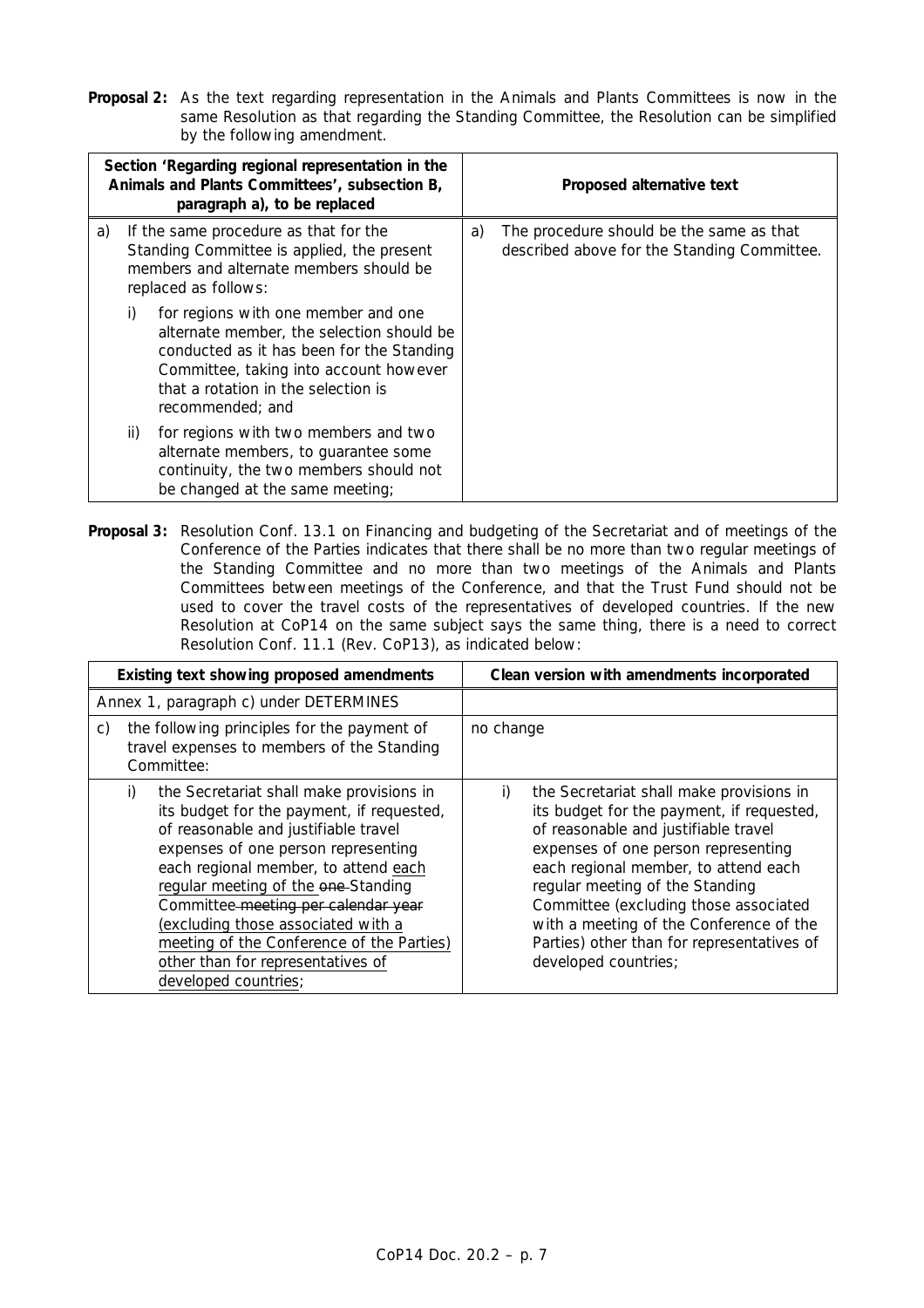| Existing text showing proposed amendments       | Clean version with amendments incorporated      |
|-------------------------------------------------|-------------------------------------------------|
| Annex 2, under the second DETERMINES            |                                                 |
| DETERMINES further the following principles for | DETERMINES further the following principles for |
| the payment of travel expenses to regional      | the payment of travel expenses to regional      |
| members of the Plants or Animals Committee:     | members of the Plants or Animals Committee:     |
| the Secretariat shall make provisions in its    | the Secretariat shall make provisions in its    |
| a)                                              | a)                                              |
| budget for the payment, if requested, of        | budget for the payment, if requested, of        |
| reasonable and justifiable travel expenses of   | reasonable and justifiable travel expenses of   |
| regional members, to attend no more than        | regional members, to attend no more than        |
| two meetings of the Committee concerned         | two meetings of the Committee concerned         |
| between meetings of the Conference of the       | between meetings of the Conference of the       |
| Parties, other than for representatives of      | Parties, other than for representatives of      |
| developed countries;                            | developed countries;                            |

# **Conf. 11.3 (Rev. CoP13) Compliance and enforcement**

**Proposal 1:** Deletion of the section 'Regarding names used for parts and derivatives on permits and certificates' and transfer of the substance to Resolution Conf. 12.3 (Rev. CoP13) on Permits and certificates, to associate it with existing relevant text, as follows:

| Text of Conf. 11.3 Rev. CoP13,<br>under 'Regarding names used<br>for parts and derivatives on                                                                                                                                                                                                                                                               | Conf. 12.3 (Rev. CoP13), section I,<br>'Regarding standardization of<br><b>CITES permits and certificates'</b>                                                                                                                                                                                                                                            |                                                                                                                                                                                                                                                                                                                                                               |  |  |
|-------------------------------------------------------------------------------------------------------------------------------------------------------------------------------------------------------------------------------------------------------------------------------------------------------------------------------------------------------------|-----------------------------------------------------------------------------------------------------------------------------------------------------------------------------------------------------------------------------------------------------------------------------------------------------------------------------------------------------------|---------------------------------------------------------------------------------------------------------------------------------------------------------------------------------------------------------------------------------------------------------------------------------------------------------------------------------------------------------------|--|--|
| permits and certificates';<br>to be deleted                                                                                                                                                                                                                                                                                                                 | <b>Existing text</b>                                                                                                                                                                                                                                                                                                                                      | Proposed new text                                                                                                                                                                                                                                                                                                                                             |  |  |
| RECOMMENDS that:                                                                                                                                                                                                                                                                                                                                            | RECOMMENDS that:                                                                                                                                                                                                                                                                                                                                          | <b>RECOMMENDS that:</b>                                                                                                                                                                                                                                                                                                                                       |  |  |
| when issuing permits and<br>a)<br>certificates, Parties use a<br>standardized nomenclature<br>for the names of parts and<br>derivatives, established by<br>the Secretariat; and<br>the Secretariat establish a<br>b)<br>draft nomenclature and<br>submit it to the Parties, who<br>will have 60 days in which<br>to present their<br>observations; that the | in cases where codes are<br>h)<br>used on permits and<br>certificates to indicate the<br>type of specimen, these<br>conform to the codes<br>provided in the Secretariat's<br>most recent Guidelines for<br>the preparation and<br>submission of CITES annual<br>reports and that the units of<br>measurement used also<br>conform to these<br>Guidelines; | the terms and codes used<br>h)<br>on permits and certificates<br>to indicate the type of<br>specimen being traded<br>conform to those provided<br>in the Secretariat's most<br>recent <i>Guidelines for the</i><br>preparation and submission<br>of CITES annual reports and<br>that the units of<br>measurement used also<br>conform to these<br>Guidelines; |  |  |
| Secretariat then establish<br>the definitive nomenclature;<br>and that the same<br>procedure be applied to<br>modify the nomenclature;                                                                                                                                                                                                                      |                                                                                                                                                                                                                                                                                                                                                           |                                                                                                                                                                                                                                                                                                                                                               |  |  |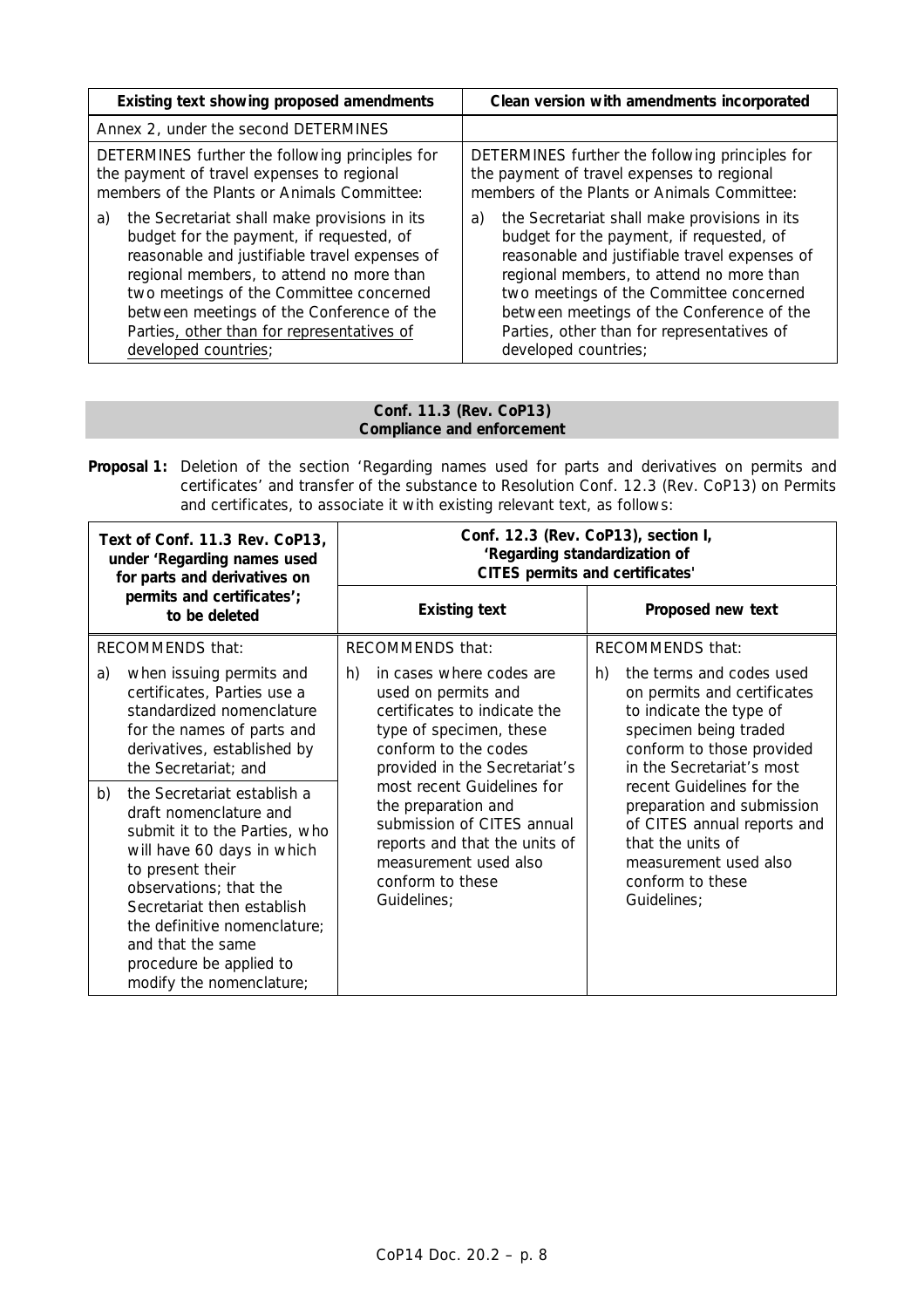**Proposal 2:** In the section 'Regarding additional actions to promote enforcement' delete paragraph a) under "URGES ICPO-Interpol" as the appointment referred to has already been made.

| <b>Existing text</b>                                                                                                                                            | Proposed new text                                                                                                          |
|-----------------------------------------------------------------------------------------------------------------------------------------------------------------|----------------------------------------------------------------------------------------------------------------------------|
| URGES ICPO-Interpol to:                                                                                                                                         | URGES ICPO-Interpol to support the attendance of                                                                           |
| appoint a dedicated officer specializing in<br>a)<br>wildlife crime within the ICPO-Interpol General<br>Secretariat in Lyon, France; and                        | a representative of the Interpol Wildlife Crime<br>Working Group at meetings of the Conference of<br>the Parties to CITES; |
| support the attendance of a representative<br>b)<br>from the Interpol Wildlife Crime Working<br>Group at meetings of the Conference of the<br>Parties to CITES; |                                                                                                                            |

## **Conf. 11.10 (Rev. CoP12) Trade in stony corals**

*Proposal:* In the first preambular paragraph, change of 'Coenothecalia' to 'Helioporacea' to follow the change in nomenclature agreed at CoP12.

## **Conf. 11.11 (Rev. CoP13) Regulation of trade in plants**

*Proposal:* In the section "Regarding the definition of 'artificially propagated'", amendment of the text as follows, to be specific:

# **Existing text with proposed amendment**

DETERMINES that the term 'artificially propagated' shall be interpreted to refer to plant specimens:

- a) grown under controlled conditions; and
- b) grown from seeds, cuttings, divisions, callus tissues or other plant tissues, spores or other propagules that either are exempt from the provisions of the Convention or have been derived from cultivated parental stock;

### **Conf. 11.17 (Rev. CoP13) National reports**

*Proposal:* Update the first paragraph under URGES as follows:

| Existing text with proposed amendment                                                                                                                                                                                                                                                                                                                                                                                                                                           | Clean version with amendments incorporated                                                                                                                                                                                                                                                                                                                         |
|---------------------------------------------------------------------------------------------------------------------------------------------------------------------------------------------------------------------------------------------------------------------------------------------------------------------------------------------------------------------------------------------------------------------------------------------------------------------------------|--------------------------------------------------------------------------------------------------------------------------------------------------------------------------------------------------------------------------------------------------------------------------------------------------------------------------------------------------------------------|
| URGES all Parties to submit their annual reports<br>required under the provisions of Article VIII,<br>paragraph 7 (a), in accordance with the most<br>recent version of the Guidelines for the<br>preparation and submission of CITES annual<br>reports distributed by the Secretariat with<br>Notification to the Parties No. 2002/022 dated 9<br>April 2002, and as may be amended by the<br>Secretariat from time to time with the<br>concurrence of the Standing Committee; | URGES all Parties to submit their annual reports<br>required under the provisions of Article VIII,<br>paragraph 7 (a), in accordance with the most<br>recent version of the Guidelines for the<br>preparation and submission of CITES annual<br>reports distributed by the Secretariat and as may<br>be amended with the concurrence of the Standing<br>Committee: |